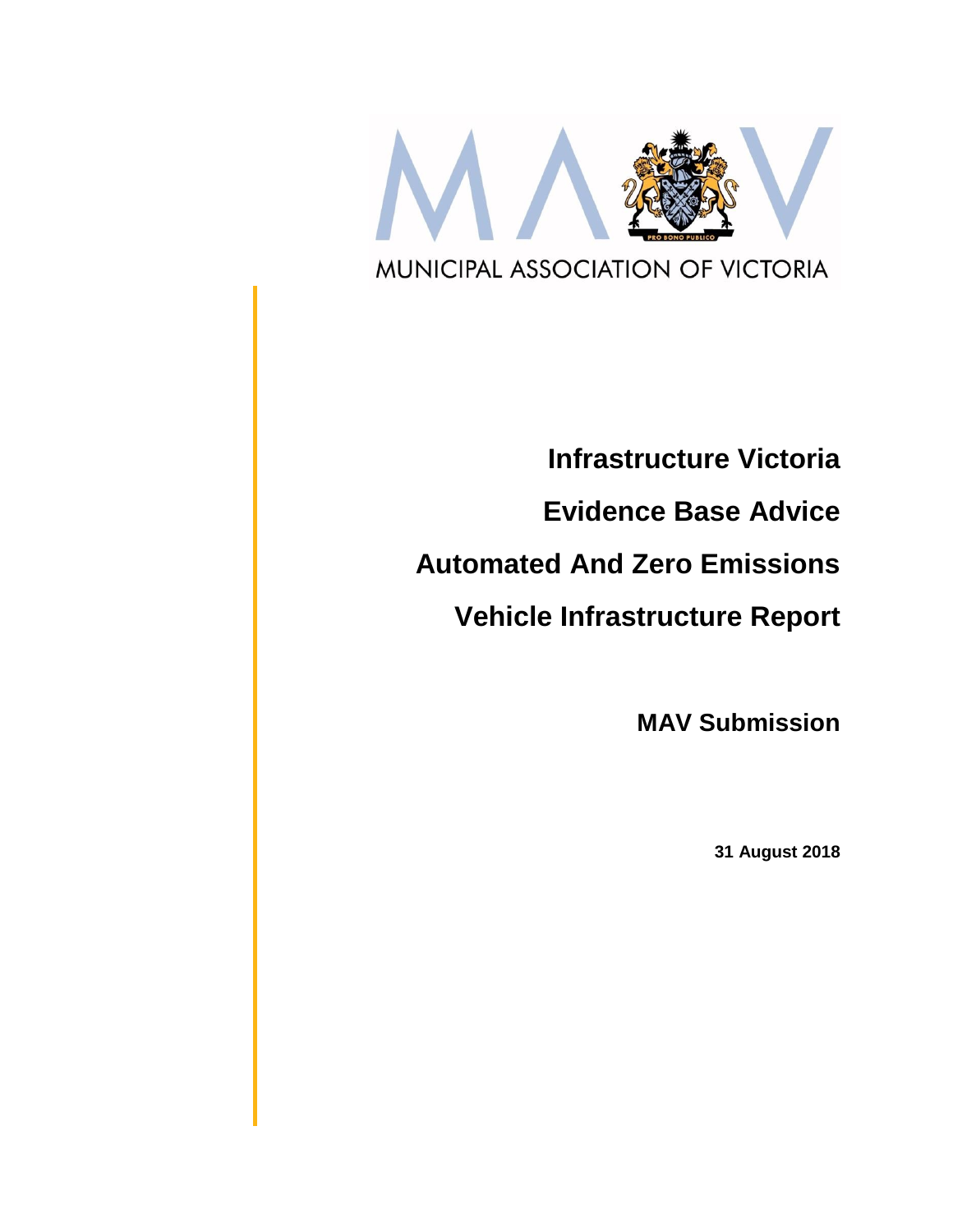

#### *© Copyright Municipal Association of Victoria, 2018.*

*The Municipal Association of Victoria (MAV) is the owner of the copyright in the publication Infrastructure Victoria Evidence Base Advice, August 2018.* 

*No part of this publication may be reproduced, stored or transmitted in any form or by any means without the prior permission in writing from the Municipal Association of Victoria.* 

*All requests to reproduce, store or transmit material contained in the publication should be addressed to Emma Lindsay on 03 9667 5595.* 

*The MAV does not guarantee the accuracy of this document's contents if retrieved from sources other than its official websites or directly from a MAV employee.*

*Infrastructure Victoria Evidence Base Advice, August 2018 has been prepared by the Municipal Association of Victoria (MAV) for discussion with member councils..*

*The MAV is the statutory peak body for local government in Victoria. The MAV engaged with councils across Victoria to assist the Association undertake this work. The MAV would also like to acknowledge the contribution of those who provided their comments and advice during this project.* 

*While this paper aims to broadly reflect the views of local government in Victoria, it does not purport to reflect the exact views of individual councils.*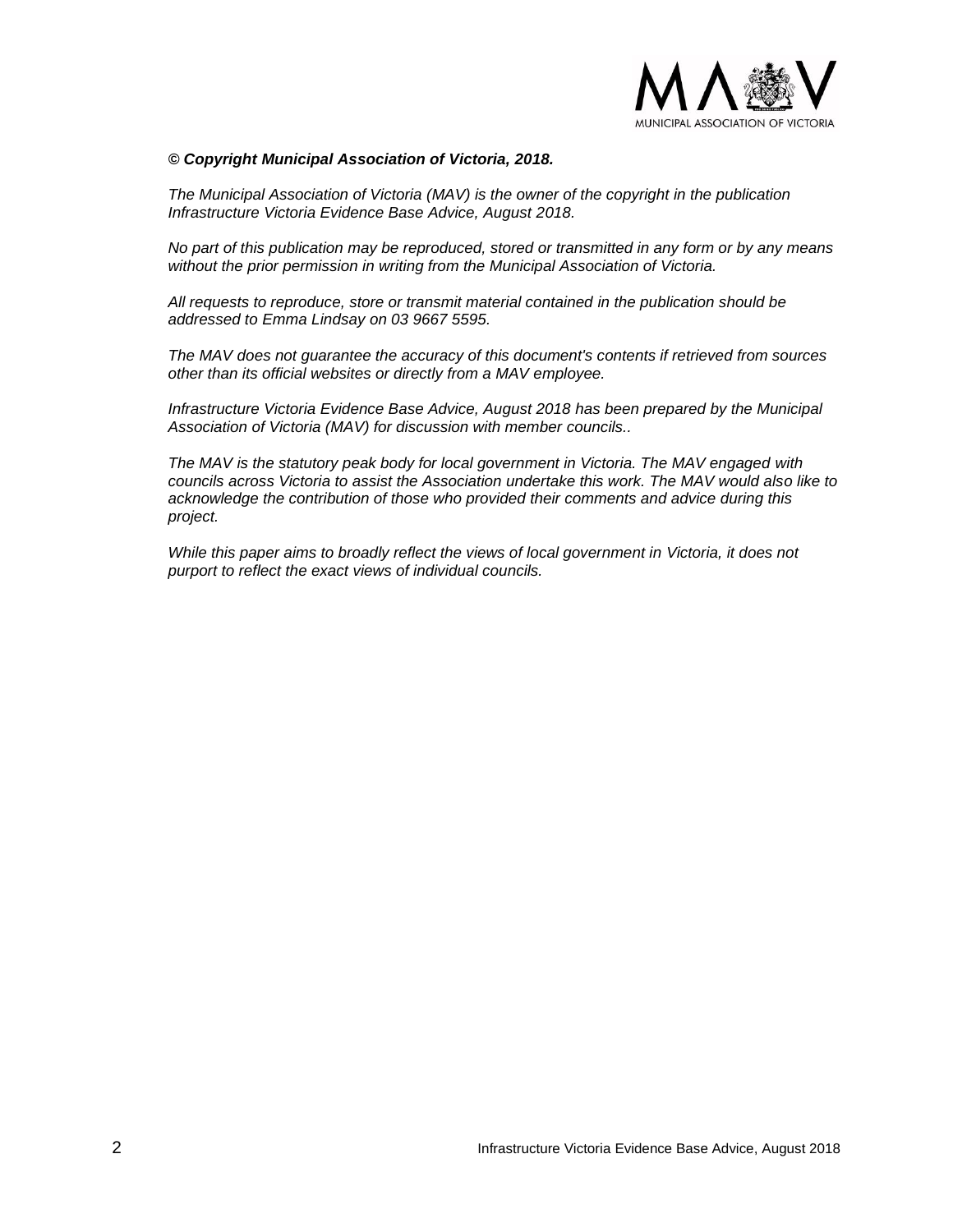

## Table of contents

| $\mathcal{I}$         |                                                                                               |  |
|-----------------------|-----------------------------------------------------------------------------------------------|--|
| $\overline{2}$        |                                                                                               |  |
| 3.                    |                                                                                               |  |
|                       | Consultation Question 1 – Are Infrastructure Victoria key assumptions correct? If not, why? 6 |  |
|                       | Consultation Question 2 - Is IV's analysis of the findings corrrect? If not, why?             |  |
|                       | Consultation Question 3 - What further research into AV/EV might be required beyond what      |  |
|                       | Consultation Question 4 - What are the local or international trends government should be     |  |
|                       | Consultation Question 5 - What key decisions need to be made about the infrastructure         |  |
| $\mathcal{A}_{\cdot}$ |                                                                                               |  |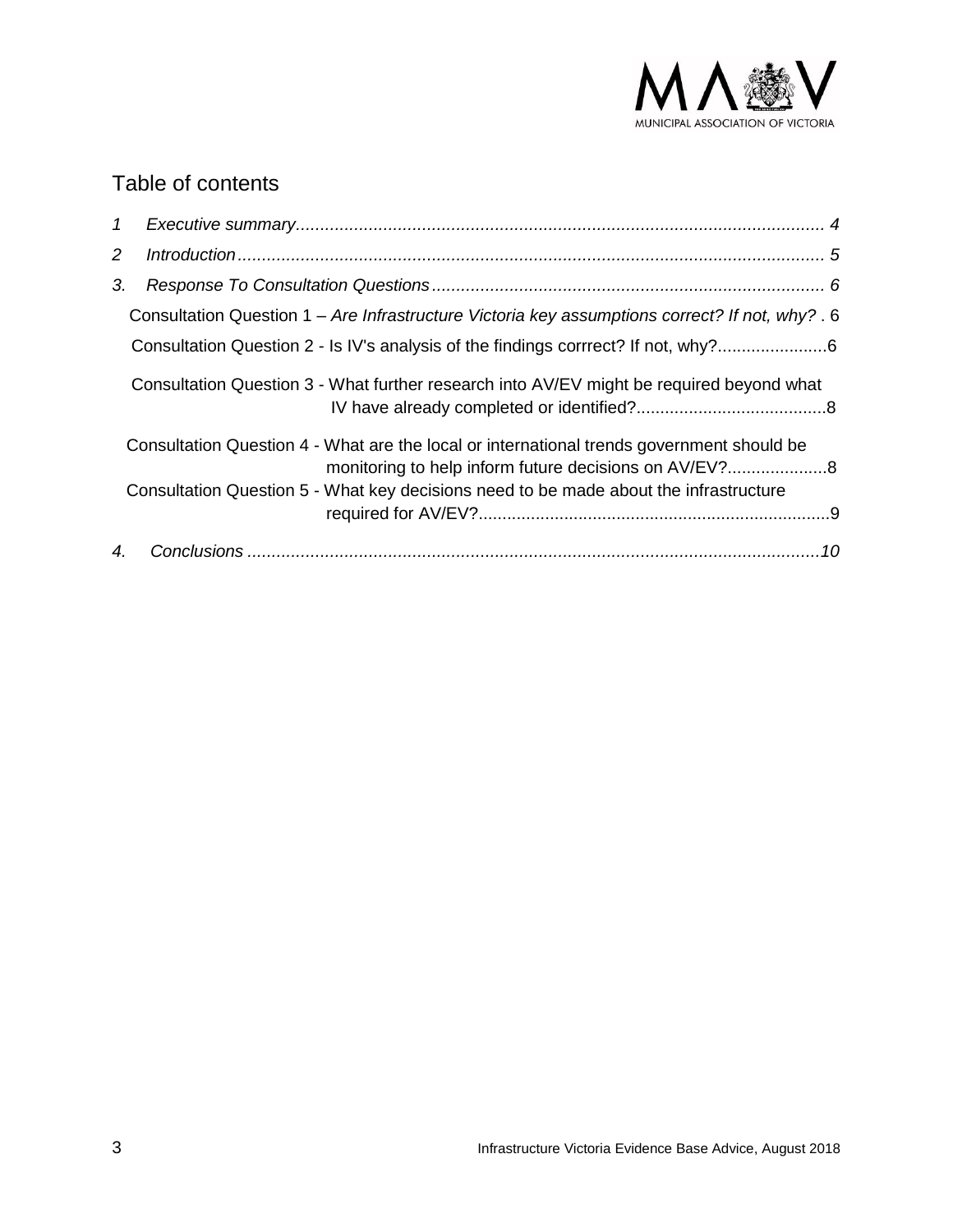

## <span id="page-3-0"></span>**1 Executive summary**

The Municipal Asociation of Victoria (MAV) welcomes the opportunity to provide input to the Infrastructure Victoria *Evidence Base Report: Advice on Automated and Electric Vehicles Infrastructure*.

Victorian councils have a strong interest in supporting a smooth transition to automated (AV) and electric vehicles (EV), and within local communities to support innovation, investment and community confidence. Victorian councils recognise the need for the State Government to ensure the development of high quality and safe infrastructure to support the future introduction of AV and EV onto the road network.

Some councils already have, or are introducing EV into their fleets including Moreland, Monash and Yarra City Councils and Benalla Rural City Council.

It is essential for local governments and communities to be fully engaged in the planning, establishment and operation of new technologies. Coucils are both statutory transport boides and planning bodies, and manage 85 per cent of the road network across Victoria.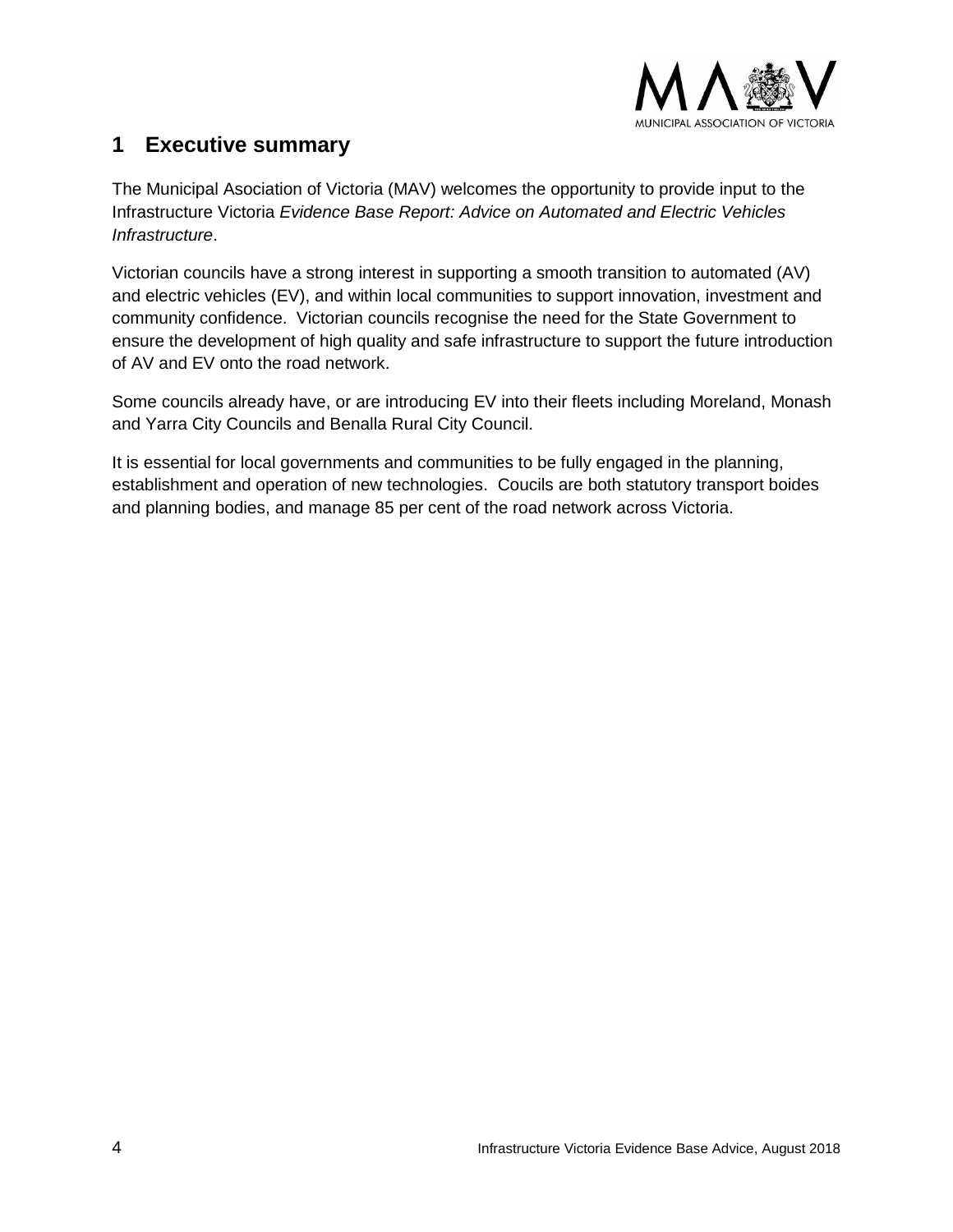

## <span id="page-4-0"></span>**2 Introduction**

The Municipal Association of Victoria is the peak representative and advocacy body for Victoria's 79 councils. The MAV was formed in 1879 and the *Municipal Association Act* 1907 appointed the MAV the official voice of local government in Victoria.

Today, the MAV is a driving and influential force behind a strong and strategically positioned local government sector. Our role is to represent and advocate the interests of local government; raise the sector's profile; ensure its long-term security; facilitate effective networks; support councillors; provide policy and strategic advice; capacity building programs; and insurance services to local government.

With AV and EV poised to have a significant impact on markets, public policy and the community, it is important to explore a range of questions. It is also important to clarify and develop well informed insight into the potential benefits and impacts of the introduction of EV, and the different levels of AV across Australia. The introduction of these new vehicles is also particularly important for councils to consider as road authorities, infrastructure providers, fleet managers and representatives of their local communities.

As advances in transport technology continue, it is critical that councils are consulted on the implications, and are able to shape outcomes and take up the opportunities offered by future transport through the use of AV and EV.

Due to the relatively new policy spaces occupied by AV and EV, it should be appreciated by Infrastructure Victoria there are likely to be differing levels of knowledge and views on such vehicles across the local government sector.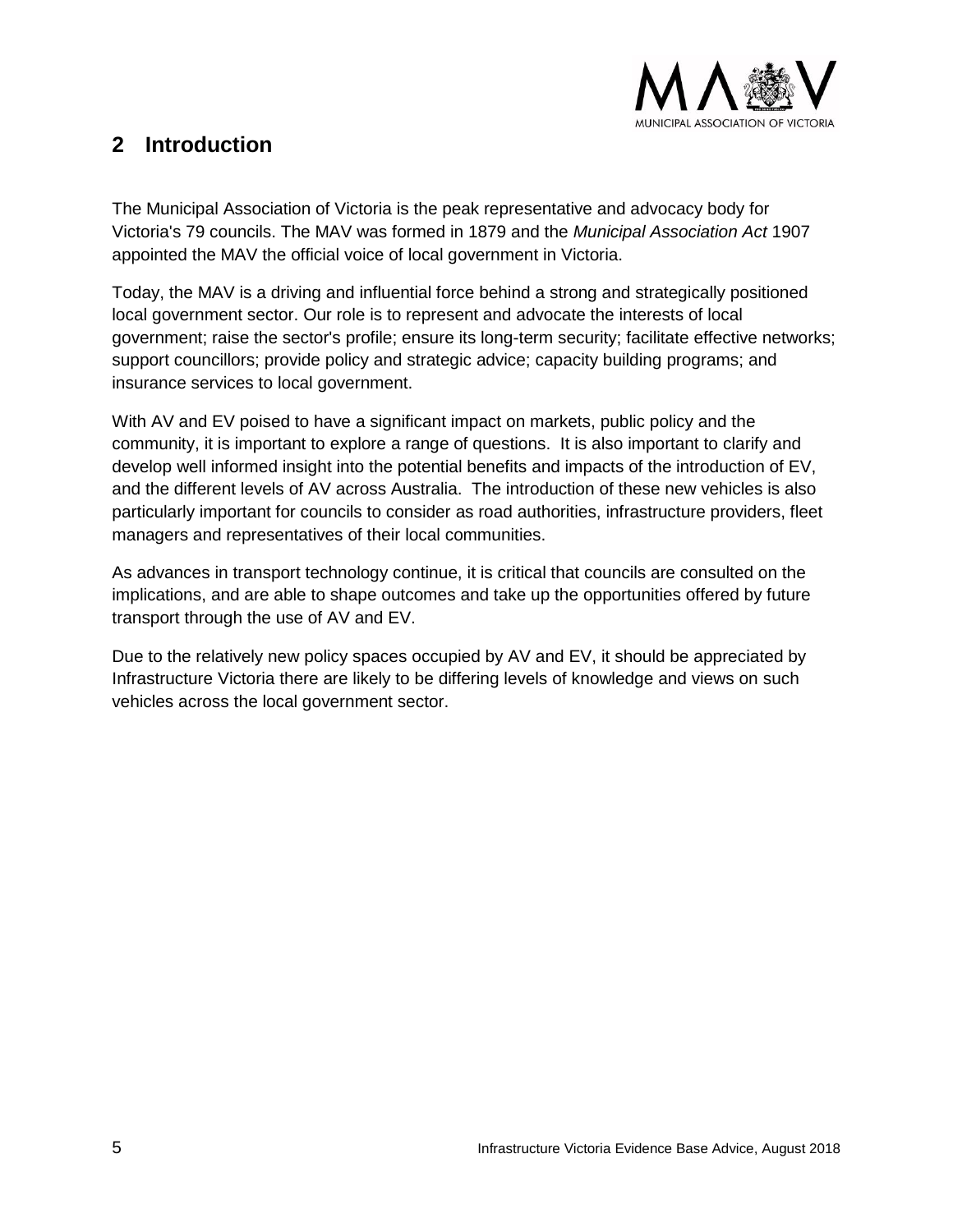

## <span id="page-5-0"></span>**3. Response To Consultation Questions**

### <span id="page-5-1"></span>**Consultation Question 1** *– Are Infrastructure Victoria key assumptions correct? If not, why?*

The MAV appreciates that given the high degree of uncertainty surrounding automated and zero emissions vehicles, Infrastructure Victoria made a range of conservative assumptions to develop their evidence base, and test the implications of their scenarios.

The MAV understands that some of these assumptions do not have a clear evidence base due to research not as yet existing, and the low global take up of AV. However, the reasoning provided for each of the assumptions appears sound.

#### **Consultation Question 2** *– Is IV's analysis of the findings correct? If not, why?*

Considering the current uncertainties associated with the potential introduction of EV and AV (in particular), the MAV appreciates that at this stage assumptions made about infrastructure requirements cannot be definitive.

The MAV supports many of the findings across a wide range of issues and scenarios, which are analysed by Infrastructure Victoria within the evidence base report. However, some analysis of the findings made regarding the transport network and road assets, traffic congestion, community acceptance and drop off points, pose particularly complex questions for councils.

**Transport network and road/charging assets:** IV research suggests roads are not likely to be changed to accommodate driverless vehicles, apart from good quality and regular maintenance, and ensuring lines and signs can be 'read' by these vehicles. However, there is no distinction made here between arterial and local road. As managers of 85 per cent of the road network across Victoria, councils would suggest that the current road infrastructure may not be sufficient to support the operation of AVs, particularly highly automated vehicles. There may be a need to upgrade road infrastructure in a systematic way across the road network (and off-road where relevant), than the evidence base currently suggests.

Local councils do not have the capacity to upgrade existing infrastructure to the requirements of AV, including updating line markings and traffic signage. AV need clear lane markings to navigate road networks and stay within the confines of a single lane. These road markings are not currently present on the majority of the local road network. The Private Drive scenario suggests that maintenance regimes may need to change as high levels of automation will be more heavily dependent on roads being of a good quality with clear lines and signs, and no pot holes.

The level of service required on rural council country roads to upgrade them to cater for safety needs of AV could be particularly significant. It should be noted concerns from rural councils are likely to be quite different to those from more populated metropolitan councils, due to the different character of their roads. Many rural municipalities have a majority of unsealed roads, and even sealed country roads can often be narrow in width (single lane) with gravel shoulders. Conditions on these roads are changeable and often unpredictable, and drivers require a high degree of situational awareness. The MAV requests further consideration is given to these environments by Infrastructure Victoria as part of the development of future scenarios.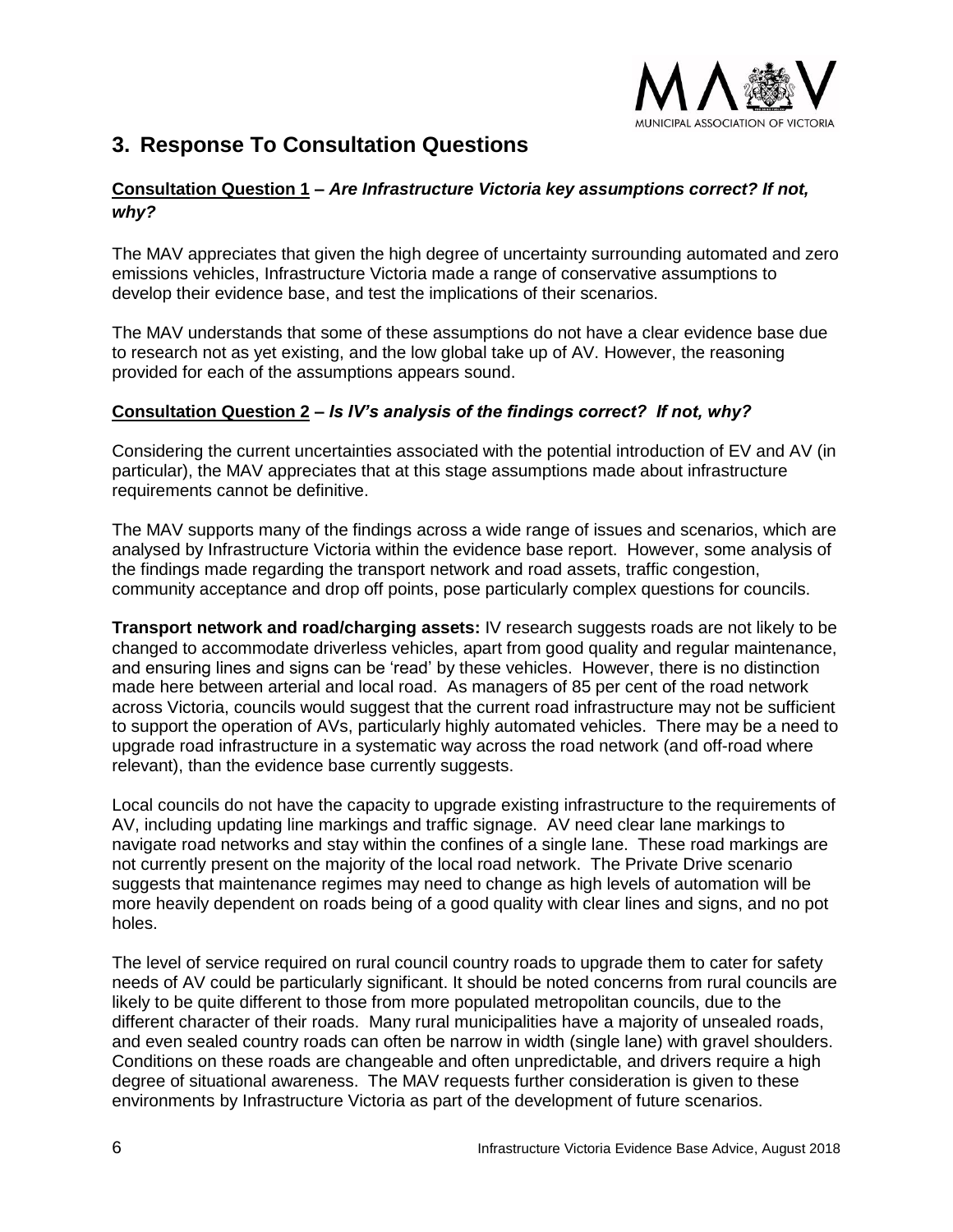

There is currently no clarity around who would be responsible for overseeing and paying for any upgrade of existing road infrastructure which may be required. This would need to be factored into councils' future Road Asset Management Plans (RAMPS), or similar policies. Section 40(2) of Victoria's Road Management Act specifically provides that there is no duty on road authorities to upgrade a road, or to maintain a road to a higher standard than the standard to which the road is constructed. There is good reason for this provision given the limited resources of councils in comparison to the size of the road network.

The ICT infrastructure outlined by the evidence base report such as adjusted traffic signal locations, timing, vehicle to person (V2P) and vehicle to cyclist (V2C) technologies, including how this ICT would link with altered travel patterns, will likely have a cost implication for councils.

Electric vehicle charging should also be considered further following analysis included within the Electric Avenue scenario. Although the evidence base research states that it does not see range being an issue for EV considering the length of the average journey. The MAV is aware that some councils believe that range anxiety is higher than the evidence base suggests, and needs to be recognized as a key barrier to the use and adoption of EV in Victoria. The location of current charge points across Victoria, particularly in rural areas, is currently exremely limited.

Furthermore, within the context of metropolitan areas, councils may seek to encourage EV charging to be off street where there is excess parking, not on the street which councils believe should be prioritised for footpaths, bike lanes and trees. However, on-street EV charging facilities are not always considered appropriate within CBD council areas, nor is it seen as the role of local councils to facilitate the refueling of private vehicles. The business community in local areas may object to the re-purposing of on-street parking.

**Traffic congestion:** a corresponding increase in congestion outlined within the Electric Avenue and Private Drive scenarios would require councils and their road infrastructure managers to plan and manage a significant increase in additional traffic. Increased congestion presents a potential tension for some councils with their main transport objectives which include a shift away from car use towards sustainable transport modes. Councils would be unlikely to support any measures which reduce pedestrian and cyclist access, and be resistant to pressure to change a locality to accommodate private vehicles, even shared ones.

**Community acceptance:** local councils play a key advocacy role with the local communities they serve, and can help to mitigate public concerns and influence public attitude. As communities start to look for more opportunities to input their feedback and views around the uptake of both EV and AV, local councils will be sensitive to this. If for example, the Fleet Street scenario was to become a reality, with a shared fleet of EV and AV and no private vehicles, local councils would play a key role in enabling community acceptance on this scale.

The potential benefits such as saved lives, increased road safety and less congestion could be promoted to communities by their local councils. However, this is dependent on the assumption that EV/AV would not be used as sole occupant vehicles. At the appropriate time, it is important that development of consistent communication guidelines are developed by the State Government, with the input of local councils from an early stage.

7 Infrastructure Victoria Evidence Base Advice, August 2018 Some councils are already considering the **drop off and pick up implications** of AV, and the potential conversion of on-street parking and taxi zones. Councils will also need to consider where parking and taxi zones are allocated to align with their individual mode share targets, and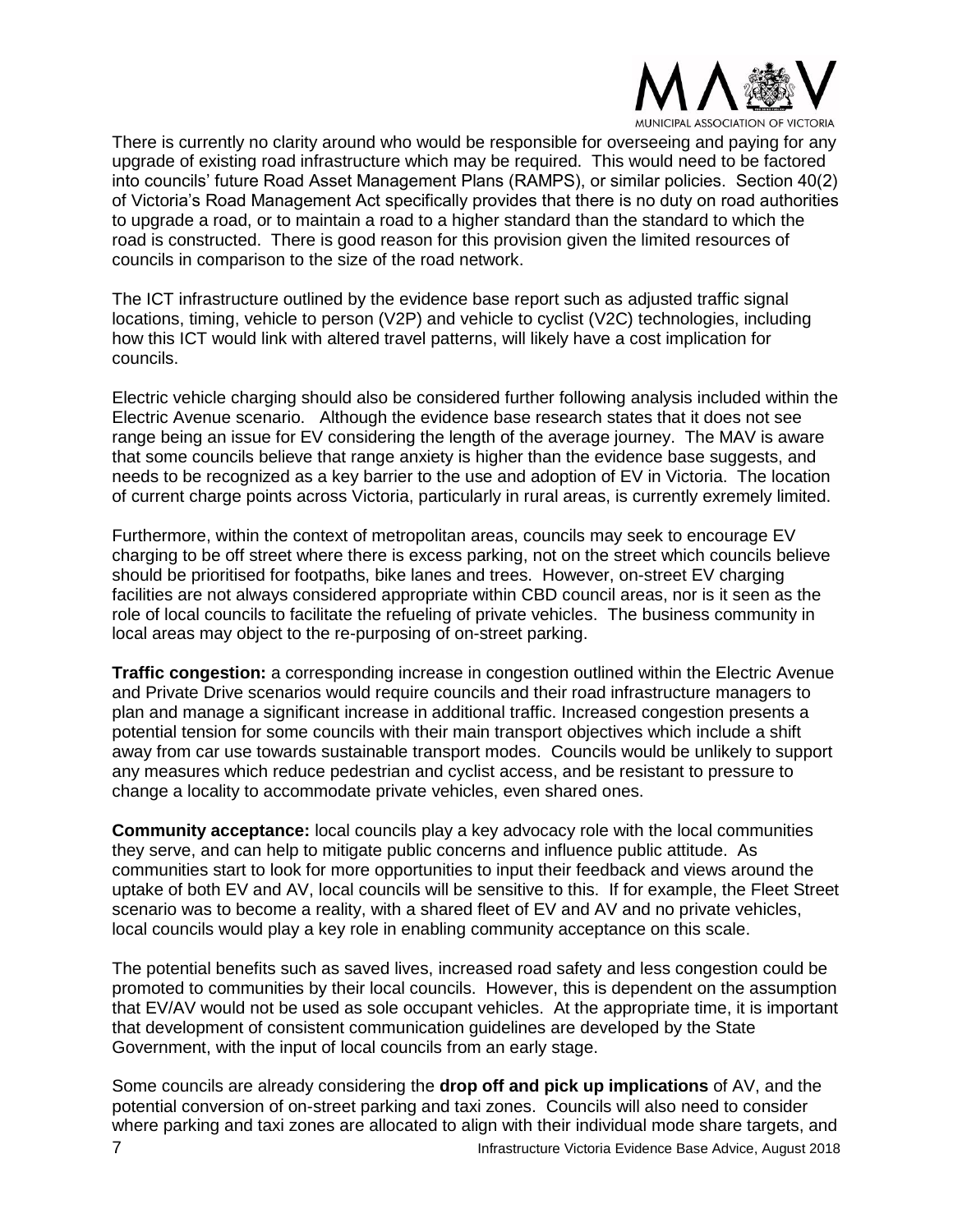

ensure there is no conflict with priority bike networks or public transport routes for example. An important consideration for communities will be the use and location of drop off and pick up points near homes, jobs and services to reduce conflicts on local streets and support active travel on foot or bicycle. Otherwise the proposed safety benefits of EV and AV travel will conflict with promoting sedentary travel and associated health impacts. EV charging infrastructure may also need to be considered within the context of these zones if likely to also be utilised by AV. Overall, the variability of local streets must be appreciated, and the broader role they play within a community to enhance local amenity, public open space and links with urban nature.

#### **Consultation Question 3 -** *What further research into AV/EV might be required beyond what IV have already completed or identified?*

The MAV will stay engaged with the work of the National Transport Commission on safety assurance for automated driving systems regulation impact statement. The MAV has also been working with the State Government and VicRoads to develop the Autonomous Driving Scheme permit system, which will be managed by VicRoads. The development of both policy areas and their contributions to future research and insight, will be a key consideration in addition to research delivered by Infrastructure Victoria.

Australia does not as yet have an overarching policy framework to regulate the EV market with all the States and Territories currently implementing different policies to encourage development of the industry. The MAV would advocate for a coordinated policy response to be developed by all levels of government, including local government.

With reference to points made in consultation question 1, the MAV would welcome the research results of the work AustRoads and Standards Australia are doing (due in 2019) to develop a consistent and uniform approach to line markings in Australia, as well as investigating technologies to prolong the life of line markings to be shared with councils. The MAV would also agree with the conclusion of Infrastructure Victoria within the Electric Avenue scenario, that more information is needed to guide the installation of battery EV charging infrastructure.

MAV supported a workshop - EV Ready Local Government Fleets - on 29 August which was the first part of a project run by ClimateWorks, the Electric Vehicle Council and the MAV, aimed at enabling greater electric vehicle uptake in local government fleets. By participating in this workshop, councils have the opportunity to participate in a four month program that will help them to get electric vehicle ready. The programme included a tool to help councils understand the emissions and financial impacts of increasing EV uptake in their fleet; assistance developing a long-term electric vehicle target for councils and advice on electric vehicle purchasing and connections to car companies.

#### **Consultation Question 4 -** *What are the local or international trends government should be monitoring to help inform future decisions on AV/EV?*

The MAV is currently working with Transport for Victoria, VicRoads, the National Transport Commission and Infrastructure Victoria to monitor and inform the research and policy work each is currently delivering around EV and AV. The MAV would highlight the importance that the Australian and State Governments ensure a joined up approach, and continue to engage with councils.

8 Infrastructure Victoria Evidence Base Advice, August 2018 The MAV also suggests that lessons can be learned from Europe, in particular regarding the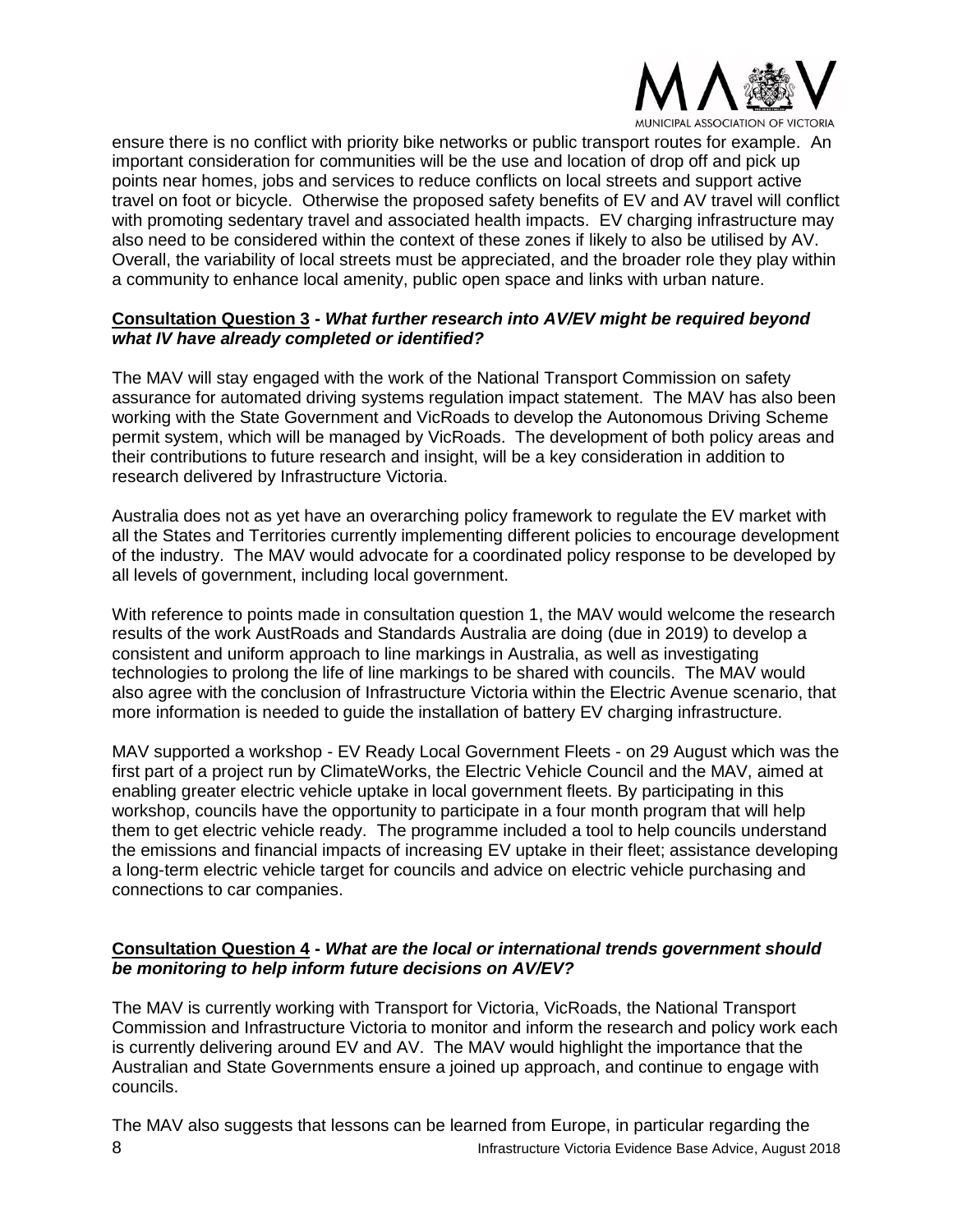

strong adoption of EV, and to continue monitoring developments internationally around AV. The UK, France, Norway, the Netherlands, Germany and China are just a few countries that have announced they will ban new diesel and petrol cars, or are considering doing so in favour of EV. The potential ICT infrastructure that is being considered and trialled internationally, where cyclists and pedestrians passively broadcast their location and planned route so that AV can adjust their behavior, will be particularly important in contributing to future policy to ensure the safety of pedestrians and cyclists.

#### **Consultation Question 5 -** *What key decisions need to be made about the infrastructure required for AV/EV?*

The MAV would highlight the need for clarity around government budgets to pay for the new or altered infrastructure which may be required such as road and energy network upgrades – and a consistent approach to roll out across the state. With regards to councils, consideration will need to be given to potential revenue loss that councils may face in the furure from parking charges, as highlighted in the Private Drive scenario.

Councils could also find they have to fund additional responsibilities in relation to road management and significant additional planning considerations regarding possible changes in the use of public and private transport. The implications of population movement to outer suburbs e.g. Frankston and Sunbury, should a Fleet Street scenario become a reality, will also impact on councils serving those areas. There also needs to be consideration of the role landuse planning and building standards will play in facilitating a transition to a new transport system and its supporting infrastructure. Councils will play a key role in the design, support and enforcement of these conditions.

Another infrastructure consideration of particular significance to councils is the potential location of charging infrastructure on council land. Councils manage roads, car parks, public lighting and public buildings – all infrastructure that can be used to install and manage EV charging stations.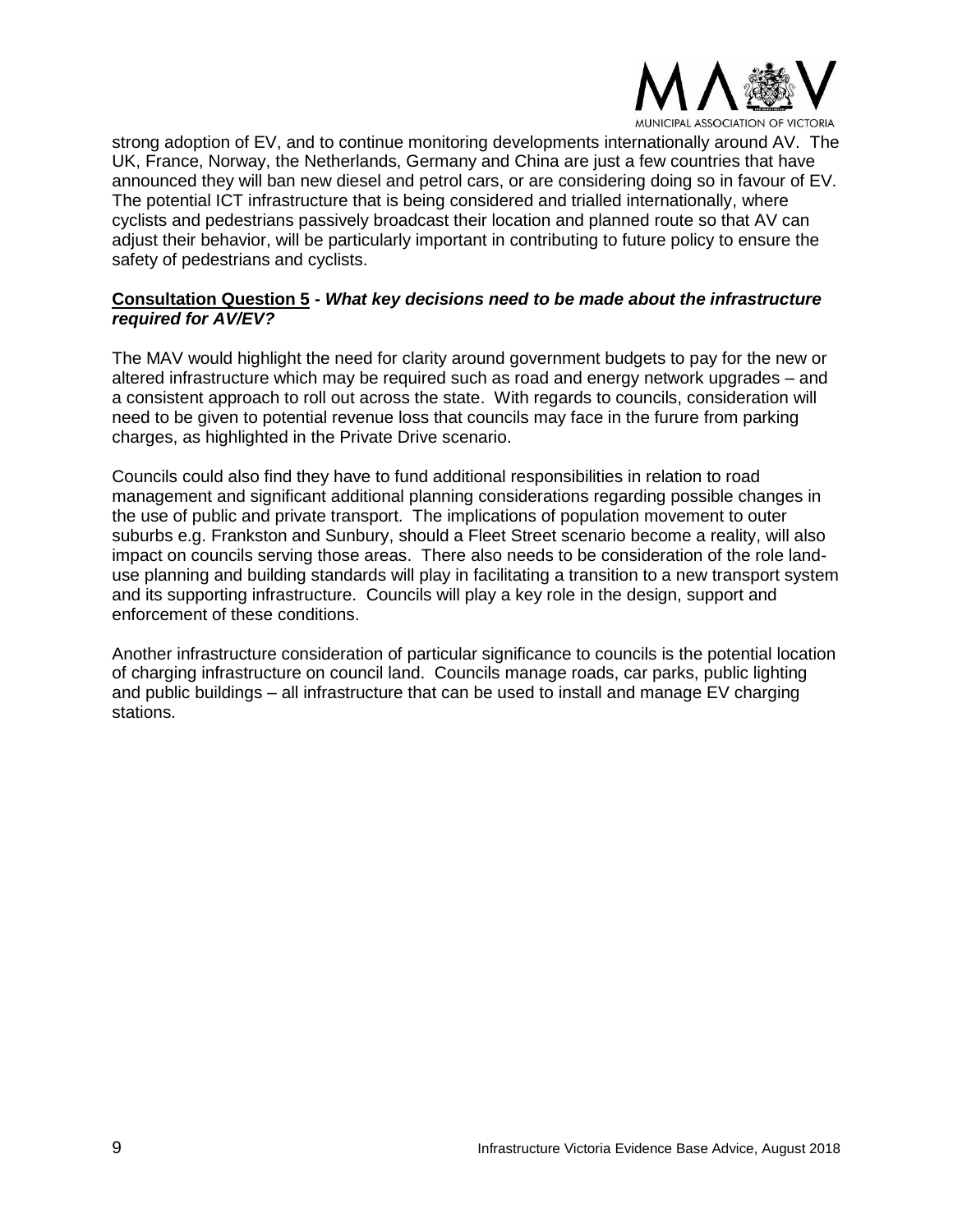

## <span id="page-9-0"></span>**4. Conclusion**

New laws and regulations will have a big influence on the introduction of EV and AV, but working with councils can help to shape them for the benefit of local councils and their communities. Infrastructure Victoria should note the potential and significant infrastructure costs for local councils.

The rates and level of adoption will vary as will the type of technology, but this is something that councils may be able to influence through the services they provide, their purchasing power and through their community and economic leadership roles. It should be noted the significant role councils are placed to deliver around fostering community acceptance and mitigating public concern towards the introduction of AV across Victoria. Councils will also have to take a view on whether to encourage the adoption of new technology through their decisions on infrastructure.

Whatever decisions councils take they will need to be confident that there is strong safety assurance in place for automated driving systems to protect both their communities and road infrastructure investments.

State Government should continue to give councils the opportunity to consult on the implications of EV and AV as technology, supporting policy and regulations evolve at state and national levels.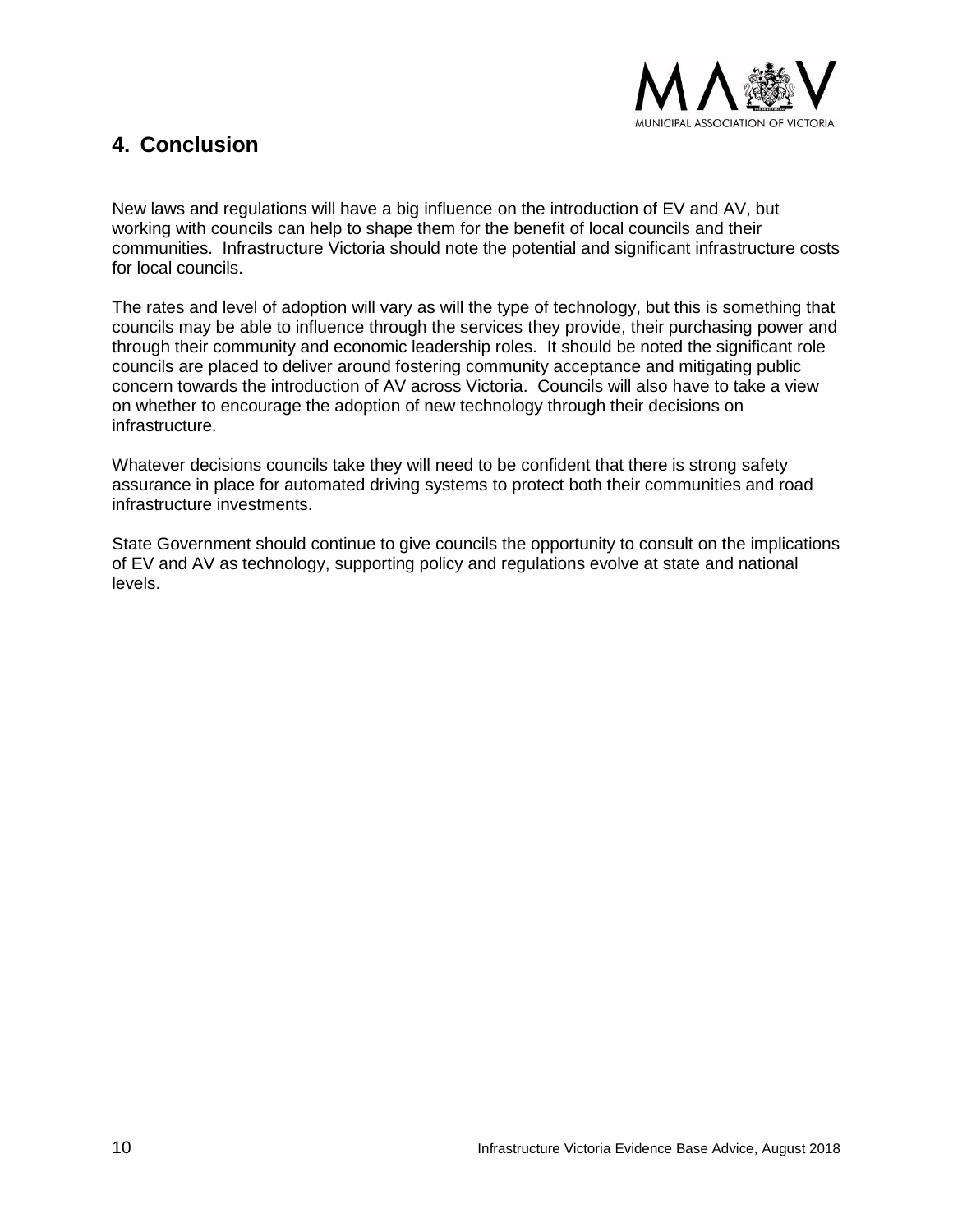